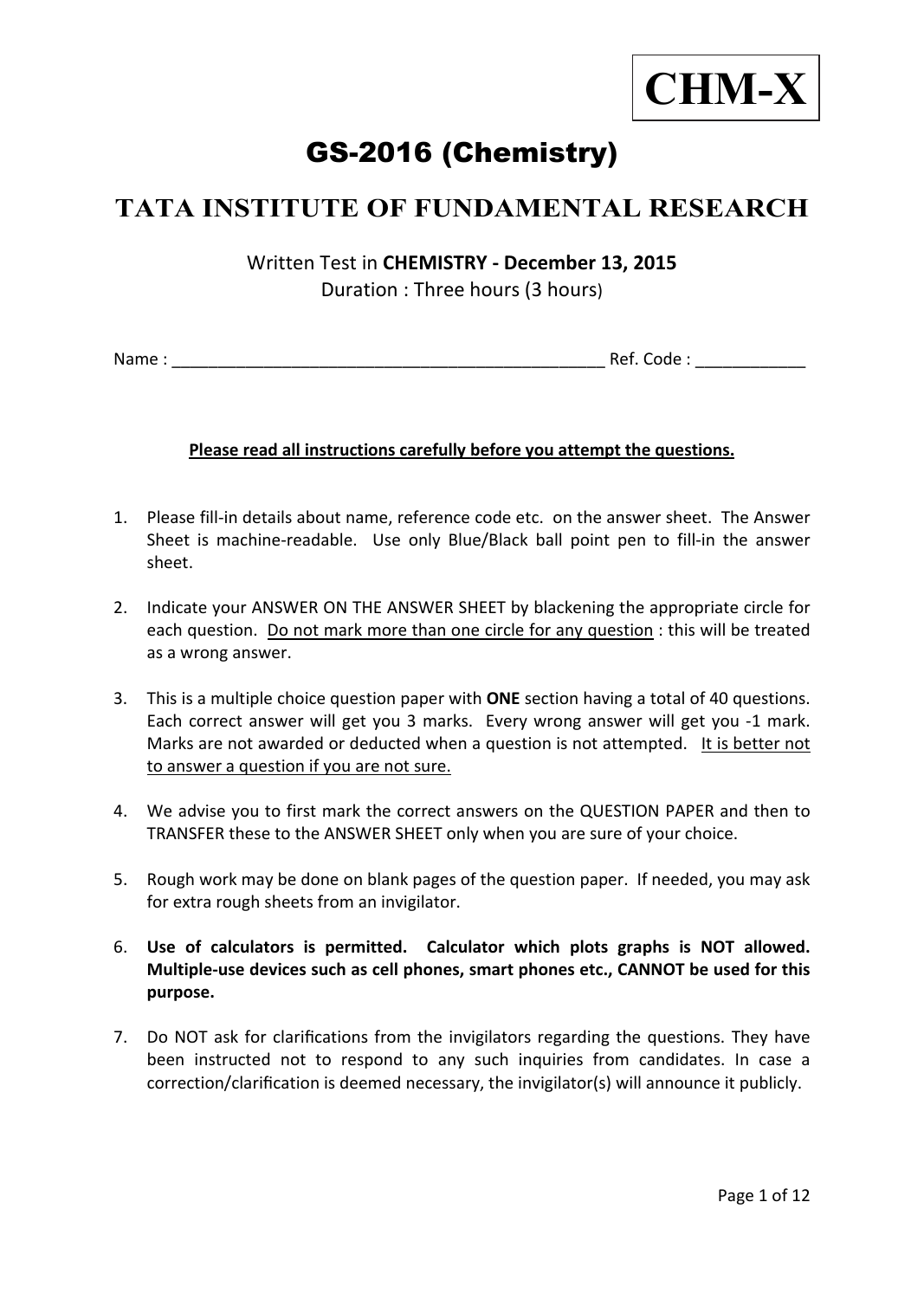#### **SOME USEFUL DATA**

Avogadro number =  $6.02 \times 10^{23}$  mol<sup>-1</sup> e =  $1.6 \times 10^{-19}$  C<br>RT/F = 0.0257 V at 25°C h =  $6.626 \times 10^{-34}$  J s  $RT/F = 0.0257$  V at  $25^{\circ}$ C Faraday constant =  $96500$  C/mol Boltzmann constant k =  $1.38\times10^{-23}$  J K<sup>-1</sup>  $E_n = -\frac{2}{2n^2}$ 2 2*n*  $-\frac{Z^2}{\sqrt{2}}$  a.u. for hydrogen-like atoms Mass of an electron =  $9.109\times10^{-31}$  kg Average velocity =  $\sqrt{\frac{cm}{\pi}}$  *m kT* π 8

 $c = 3 \times 10^8$  m s<sup>-1</sup>  $R = 8.314$  J K<sup>-1</sup> mol<sup>-1</sup>

- 1) Which of the following can be labelled as a colloid?
	- i. A mixture of water and ethanol
	- ii. Milk
	- iii. Clouds
	- iv. Gemstones
	- A) (i), (ii) and (iii) only
	- B) (ii) and (iii) only
	- C) (ii), (iii) and (iv) only  $\blacktriangleright$
	- D) All of the above

2) What is the product of the following reaction?

 $\frac{1}{\text{Dip}}\sqrt{\frac{N}{N}}$   $\rightarrow$   $\frac{1}{\text{Dip}}$  + 1/n (HCHO)<sub>n</sub> + Me<sub>3</sub>SiCl  $\frac{\text{Ethyl Acetate}}{70^{\circ}\text{C}}$ 

 $Dip = 2.6$ -diisopropylphenyl

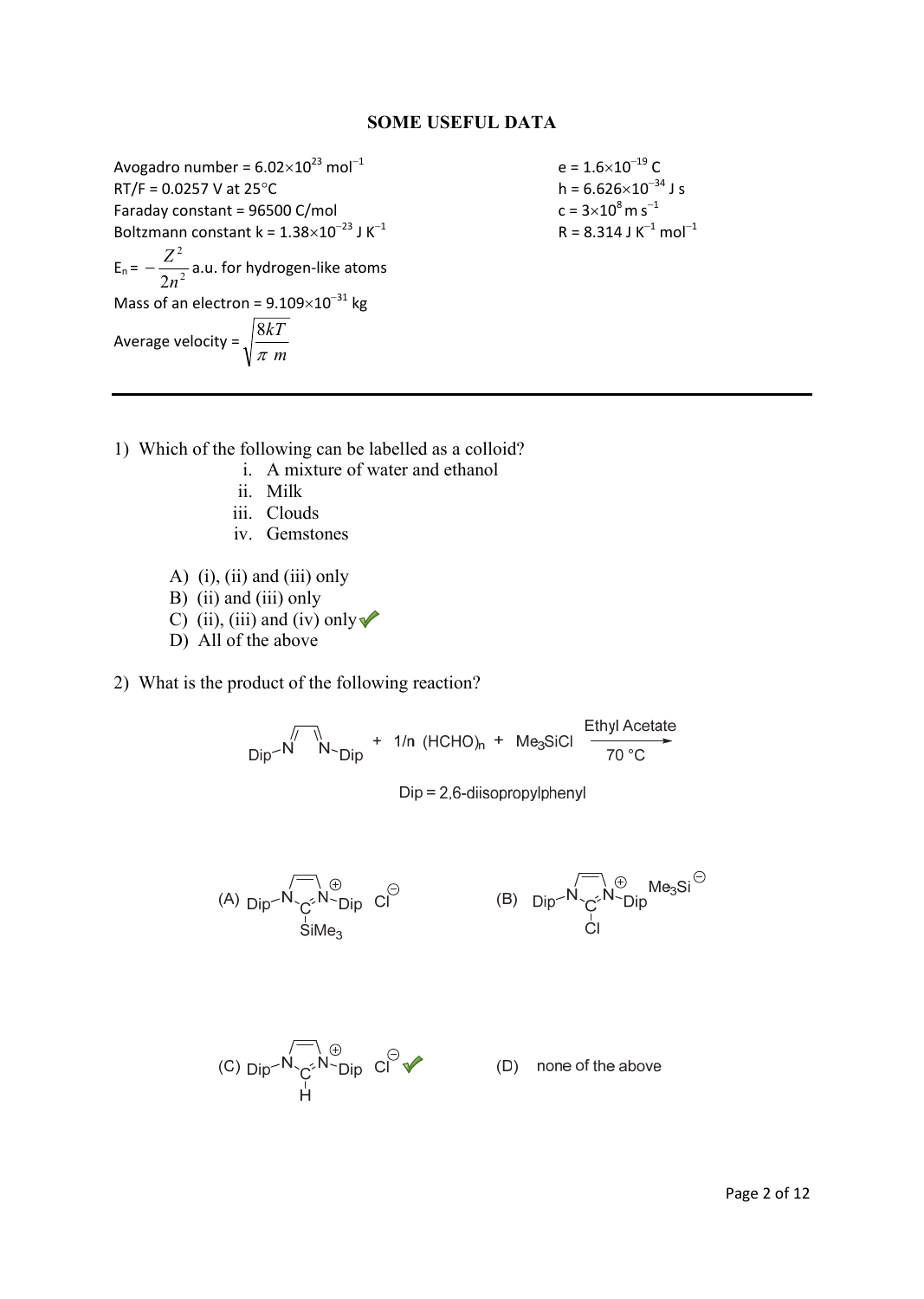3) For an ideal gas in a closed system at constant temperature *T*, what are the values of  $\frac{\partial U}{\partial V}$ and  $\frac{\partial H}{\partial p}$ ?

A) 
$$
\frac{\partial U}{\partial v} = 0
$$
 and  $\frac{\partial H}{\partial p} = 0$    
\nB)  $\frac{\partial U}{\partial v} > 0$  and  $\frac{\partial H}{\partial p} < 0$   
\nC)  $\frac{\partial U}{\partial v} < 0$  and  $\frac{\partial H}{\partial p} > 0$   
\nD)  $\frac{\partial U}{\partial v} > 0$  and  $\frac{\partial H}{\partial p} > 0$ 

4) Equal volumes of two metals of densities  $d_1$  and  $d_2$  are mixed together. The density of the resulting alloy is given by:

A) 
$$
d_1 d_2
$$
 \t\t B)  $\frac{d_1 + d_2}{2}$  \t\t C)  $\frac{2d_1 d_2}{d_1 + d_2}$  \t\t D)  $\frac{d_1 d_2}{2}$ 

- 5) Neopentyl chloride,  $(CH_3)$ <sub>3</sub>CCH<sub>2</sub>Cl, reacts with a strong base (sodium amide) to produce a new compound. This compound has two <sup>1</sup>H NMR singlets at  $\delta$  0.20 ppm  $\& \delta$  1.05 ppm (intensity ratio = 2**:**3). What is the most probable structure of this compound?
	- A) 2-methyl-2-butene B) 1,1-dimethylcyclopropane C) methylcyclobutane D) cyclopentane
- 6) A long column of water in any transparent bottle appears slightly blue. However if we replace water with heavy water  $(D_2O)$  it will look more transparent. This effect is due to:
	- A) Rayleigh Scattering
	- B) Kinetic Isotope effects
	- C) Absorption spectra of H<sub>2</sub>O and D<sub>2</sub>O are different  $\blacklozenge$
	- D) None of the above
- 7) A carpenter claims to have made a rectangular parallelepiped (cuboid), the length of whose three face diagonals are 33, 56 and 65 meters. You are required to determine the length the main diagonal joining a pair of opposite corners of this parallelepiped.
	- A)  $65\sqrt{2}$  meters B)  $65/\sqrt{2}$  meters C) 65 meters
	- D) It is not possible to make a rectangular parallelepiped with the claimed dimensions of the three faces  $\sqrt{\phantom{a}}$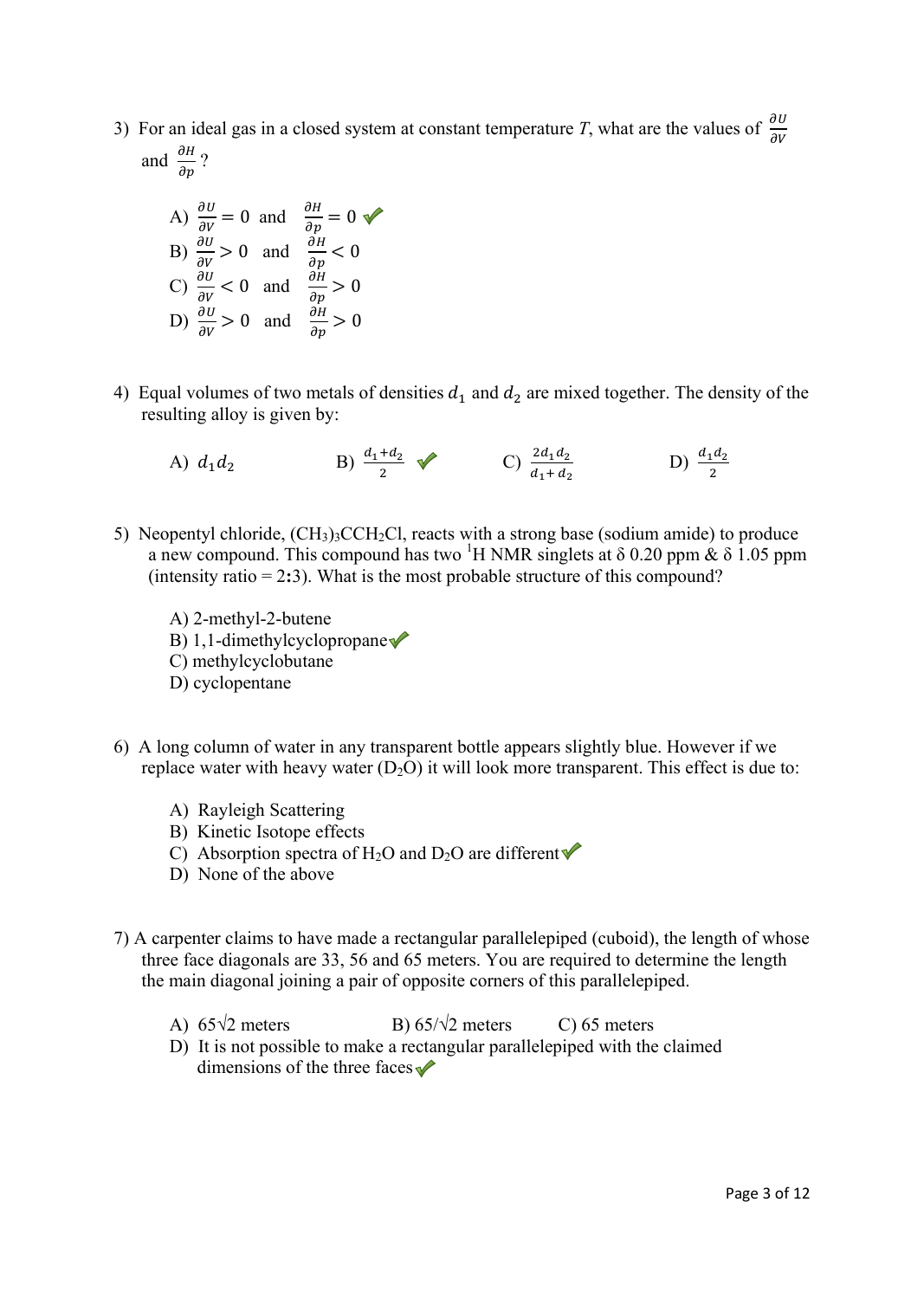8) A beaker contains 10 mL of dilute buffer solution of pH 7. To this, dilute solution of  $HNO<sub>3</sub>$  is added continuously and the pH is measured. Which of the following graphs will be representative to show how the pH varies on addition of  $HNO<sub>3</sub>$ ?



- 9) What is the molecular mass (M) of a compound that has a concentration  $w = 1.2$  g/L and an osmotic pressure of  $\Pi = 0.20$  atm at  $T = 300$  K?
	- A)  $M = 576$  g/mol
	- B)  $M = 3876$  g/mol
	- C)  $M = 147$  g/mol $\sqrt{\ }$
	- D)  $M = 9818$  g/mol
- 10) Shown below are the front and side views of the structure a molybdenum-based metal organic polygon. What is the symmetry of the molecule?







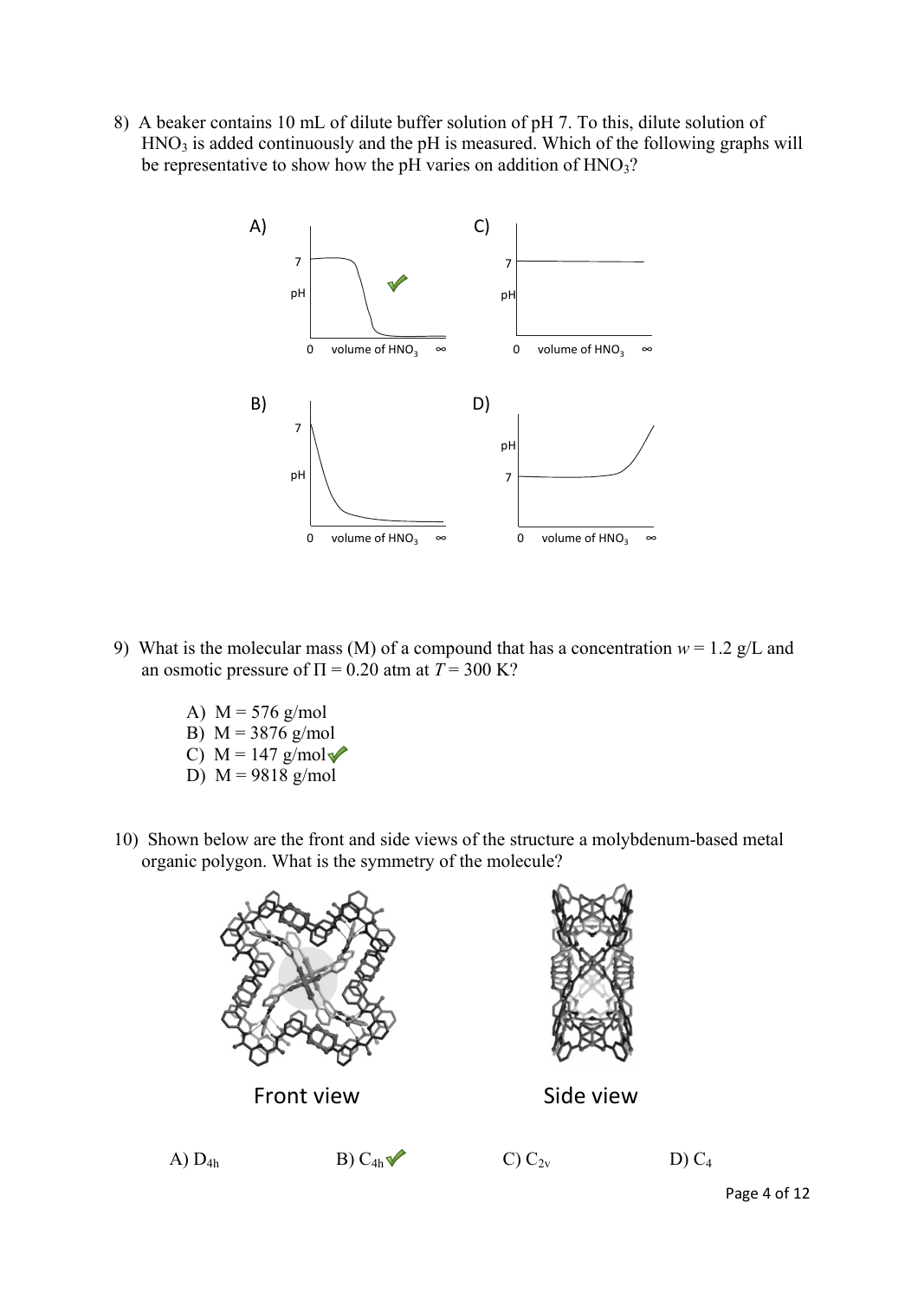11) Consider an electron with energy *E* and mass *M* tunneling through a barrier of height *V* > *E* and width *W*. The total time the electron spends inside the barrier is:

A)  $\frac{\hbar}{v - E}$  B)  $W \times \sqrt{\frac{2M}{E}}$  C)  $\sqrt{\frac{2M(V - E)}{\hbar}}$  D)  $\sqrt{\frac{4M^2(V - E)}{\hbar E}}$ 

12) What is the product of the following reaction?



- 13) A doubly ionized lithium atom in an excited state (*n* = 6) emits a photon of energy 4.25 eV. What are the quantum number (*n*) and the energy (*E*) of the final state?
	- A)  $n = 2$ ,  $E = -30.6$  eV B)  $n = 3$ ,  $E = -13.6$  eV C)  $n = 4$ ,  $E = -7.65$  eV D)  $n = 5$ ,  $E = -4.90$  eV
- 14) Which of the following statements is the best definition of the *base peak* in a mass spectrum?
	- A) The molecular ion peak
	- B) The lowest *m/z* peak
	- C) The highest mass rearrangement ion
	- D) The ion peak of greatest intensity  $\blacklozenge$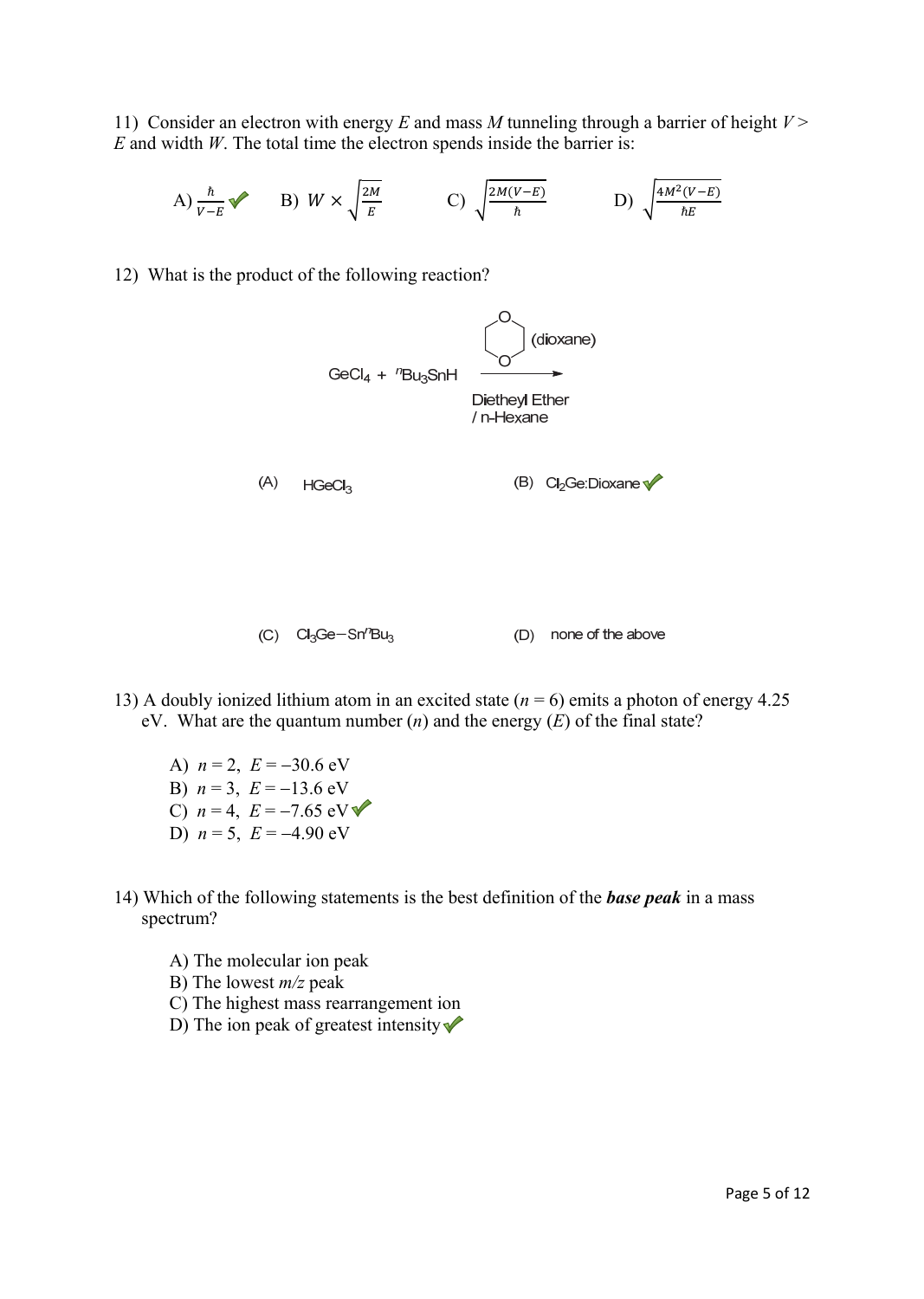- 15) The integral  $\int_{-a}^{a} \cos(x) \sin(x) dx$ 
	- A) Equals to zero for any value of  $a$ , and  $cos(x)$  is symmetric in the range of the integral $\blacktriangledown$
	- B) Is not equal to zero except for certain values of  $a$ , and  $sin(x)$  is antisymmetric in the range of the integral
	- C) Is not equal to zero except for certain values of  $a$ , and  $cos(x)$  is symmetric in the range of the integral
	- D) Has a non-zero value depending on *a*
- 16) A protein has three folded states *F1, F2, F3* and three unfolded states *U1, U2,* and *U3*. Consider transitions between configurations  $T_{i\rightarrow f}$  where the initial (*i*) and final (*f*) configurations each comprise of simple additive combinations of purely folded (e.g. *F1,*   $F_1 + F_2$ ,  $F_1 + F_2 + F_3$ ) or unfolded states (e.g.  $U_1$ ,  $U_1 + U_2$ ,  $U_1 + U_2 + U_3$ ). Transitions between folded (or unfolded) configurations are also allowed unless a state is part of both the initial and final configurations. Assuming  $T_{i\rightarrow f} = T_{f\rightarrow i}$  the total number of distinct transitions are:
	- A)  $61\sqrt{ }$  B) 49 C) 73 D) 9
- 17) A set of N vectors  $X_1, X_2, \ldots, X_N$  satisfy the eigenvalue equation for an operator A with scalar eigenvalues  $\lambda_1, \lambda_2, \ldots, \lambda_N$  (i.e.,  $A X_k = \lambda_k X_k$ ). The linear combination vector  $X = \sum_{k=1}^{N} C_k X_k$ , where  $C_k$ 's are non-zero scalar coefficients
	- A) is not an eigenvector of *A*
	- B) is an eigenvector of *A* only if the  $\lambda_k$ 's are all distinct (no two eigenvalues are equal)
	- C) is an eigenvector of *A* only if the  $\lambda_k$  's are all equal  $\blacklozenge$
	- D) is an eigenvector of only if  $C_k$ 's are equal
- 18) A  $C_5H_{12}O_2$  compound has strong infrared absorption at 3300 to 3400 cm<sup>-1</sup>. The <sup>1</sup>H NMR spectrum has three singlets at  $\delta$  0.9,  $\delta$  3.45 and  $\delta$  3.2 ppm with relative areas 3:2:1. Addition of  $D_2O$  to the sample eliminates the lower field signal. The <sup>13</sup>C NMR spectrum shows three signals all at higher field than  $\delta$  100 ppm. Which of the following compounds best fits this data?
	- A) 1,5-pentanediol B) 1,3-dimethoxypropane C) 2,2-dimethyl-1,3-propanediol $\blacktriangledown$ D) 2,4-pentanediol
- 19) A compound of formula  $C_5H_{12}$  gives one signal in the <sup>1</sup>H NMR and two signals in the  $13^{\circ}$ C NMR spectra. The compound is

A) pentane B) 2-methylbutane C) 2,2-dimethylpropane D) cannot tell without more information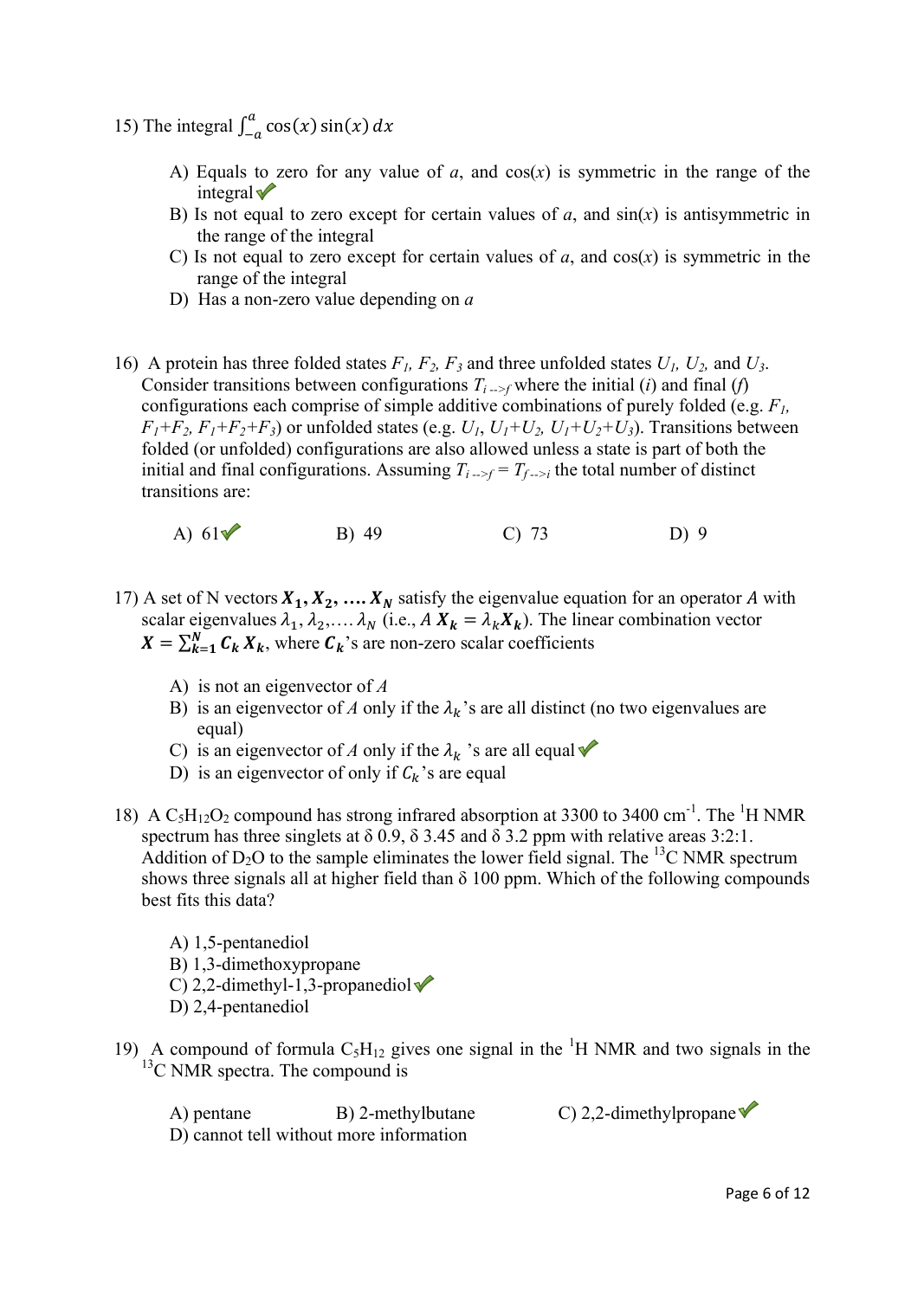20) Predict the products X and Y of the following peptide ligation reaction.



- 21) The <sup>1</sup>H NMR spectrum of a compound  $A$  shows a doublet and a septet. Which one of the following statements is true?
	- A) The spectrum is consistent with  $A$  containing a  $CH_3CH_2CH_2$  group
	- B) The spectrum is consistent with *A* being  $(CH_3)_2CHCl \blacklozenge$
	- C) The spectrum is consistent with  $A$  containing a  $CH<sub>3</sub>CH<sub>2</sub>$  group
	- D) The spectrum is consistent with *A* being  $(CH_3)_2CCl_2$
- 22) For a binary mixture of ideal gas, free energy of mixing is given by  $\Delta G_{mix}$  =  $nRT(xlnx + (1 - x)ln(1 - x))$ , where *x* is the mole fraction of one of the components. What are the enthalpy and entropy of mixing of this system?
	- A)  $\Delta H_{mix} > 0$  and  $\Delta S_{mix} > 0$ B)  $\Delta H_{mix} < 0$  and  $\Delta S_{mix} < 0$ C)  $\Delta H_{mix} = 0$  and  $\Delta S_{mix} > 0$ D)  $\Delta H_{mix} > 0$  and  $\Delta S_{mix} = 0$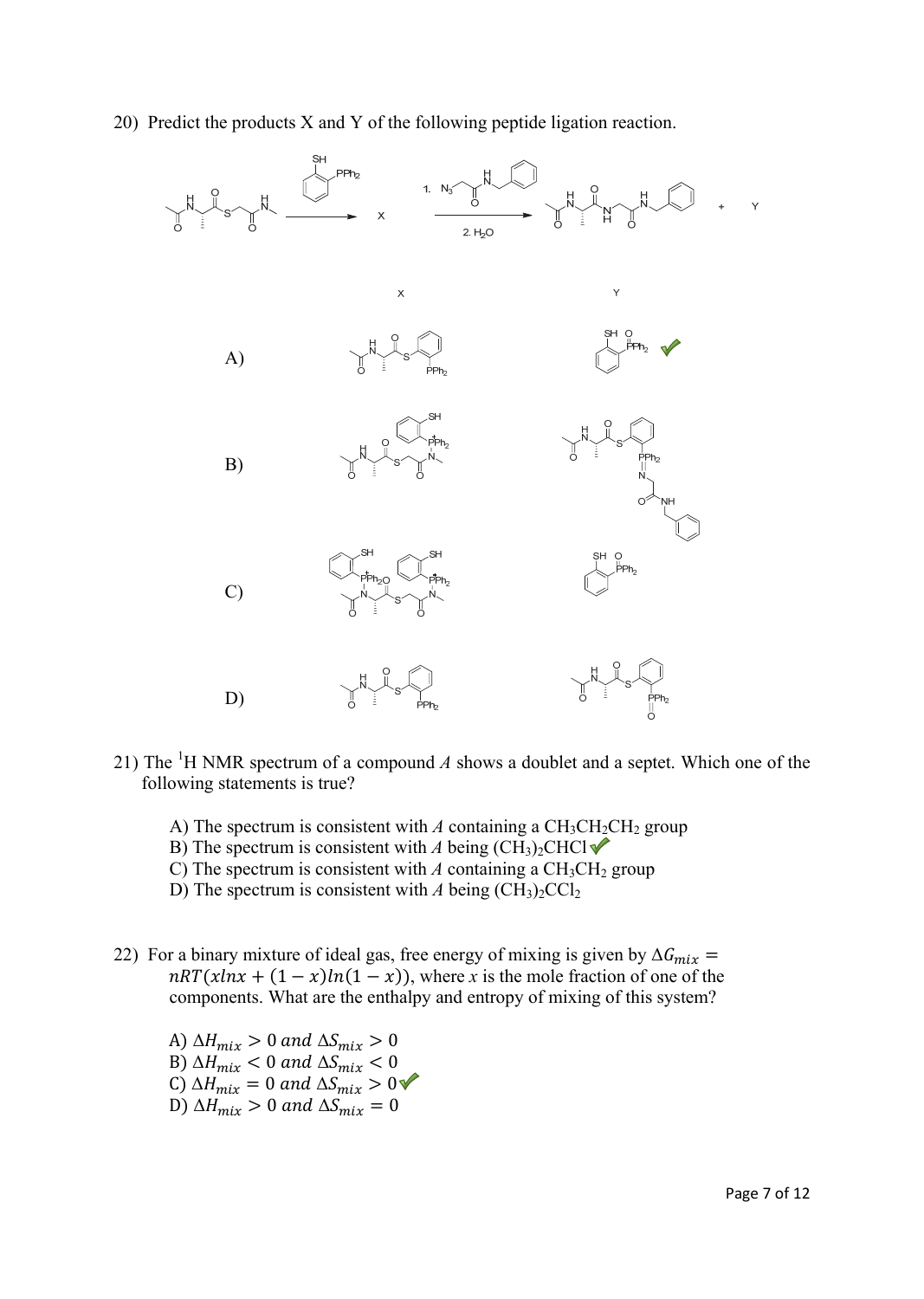23) Predict the products of the following reactions between *cis*-2-butene and singlet and triplet methylenes.



- 24) Which of the following is/are implied by the second law of thermodynamics?
	- A)  $\Delta S > \int_A^B dq (irreversible)/T$  for an irreversible process A  $\rightarrow$  B at temperature *T*
	- B)  $\Delta S > 0$  for an isolated system in the course of a spontaneous change
	- C) Entropy of the universe always tends to maximum
	- D) All of the above  $\sqrt{\ }$
- 25) *ABCD* is a rectangle of area 50 m<sup>2</sup>. The mid-points *AB*, *BC* and *AD* are *E*, *F* and *G*, respectively. When *EF* is extended, it meets extended *DC* at *H*. Similarly, when *EG* is extended, it meets extended *CD* at *J*. What is the area of the triangle *EHJ*?
	- A)  $50 \text{ m}^2$ B)  $100 \text{ m}^2$ C) 200 m<sup>2</sup>
	- D) The area cannot be determined without knowing the length and breadth of the rectangle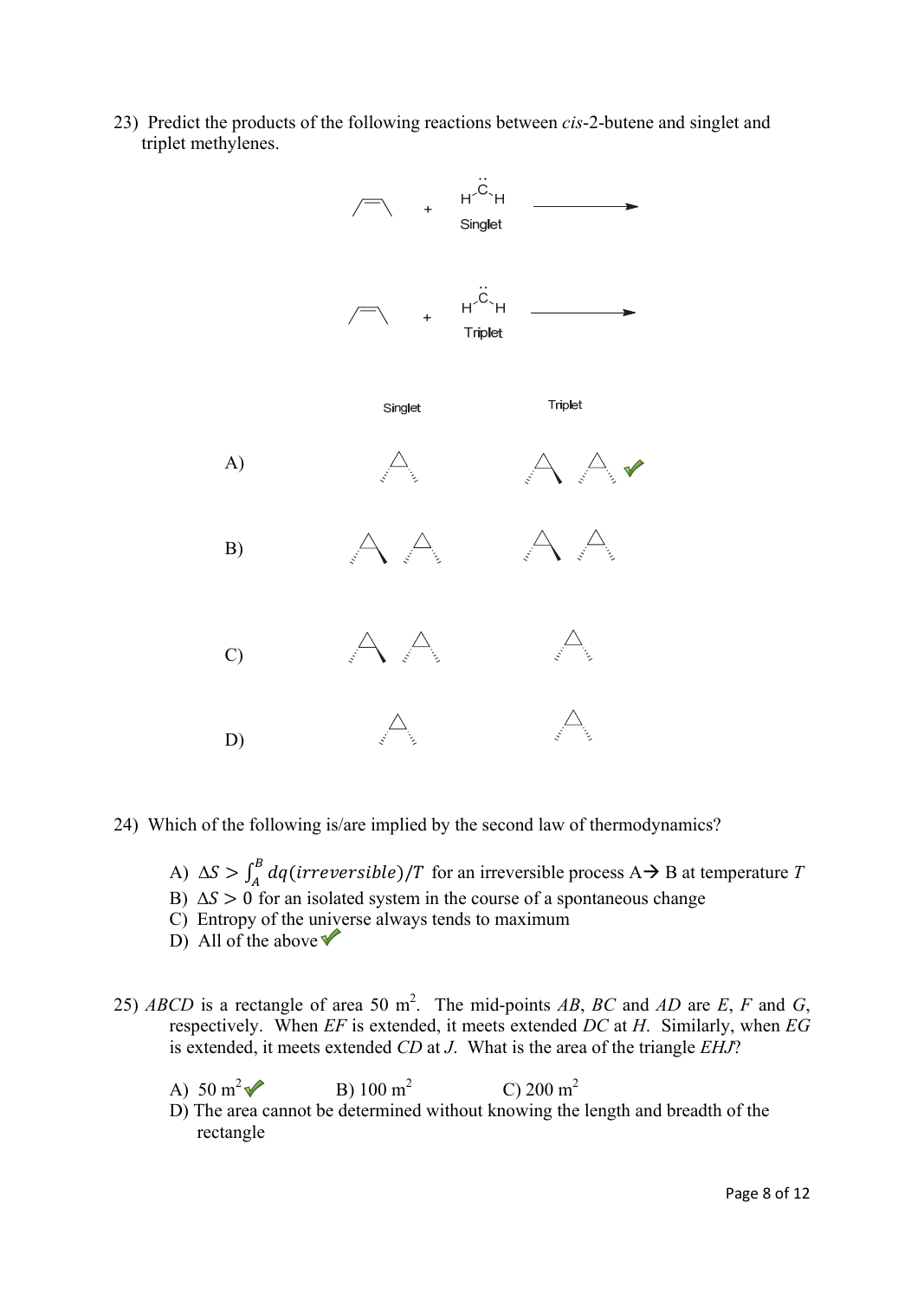26) Predict the products of the following reaction.



27) What is the value of  $i^{(i+2)}$ , where  $i = \sqrt{-1}$ 

- A) Real number  $\checkmark$
- B) Complex number
- C) Cannot be calculated
- D) None of the above
- 28) In a 1 g diamond crystal, a scientist wants to replace a few of the carbon atoms with nitrogen atoms. Which of the following statements best describes the resulting material?
	- A) This is not possible as nitrogen has a coordination number of 3 and carbon has a coordination number of 4
	- B) The resulting material will NOT have a cubic diamond structure
	- C) The resulting material will be a defective diamond as it will be *p*-doped
	- D) The resulting material can be characterized as *n*-doped diamond  $\blacktriangledown$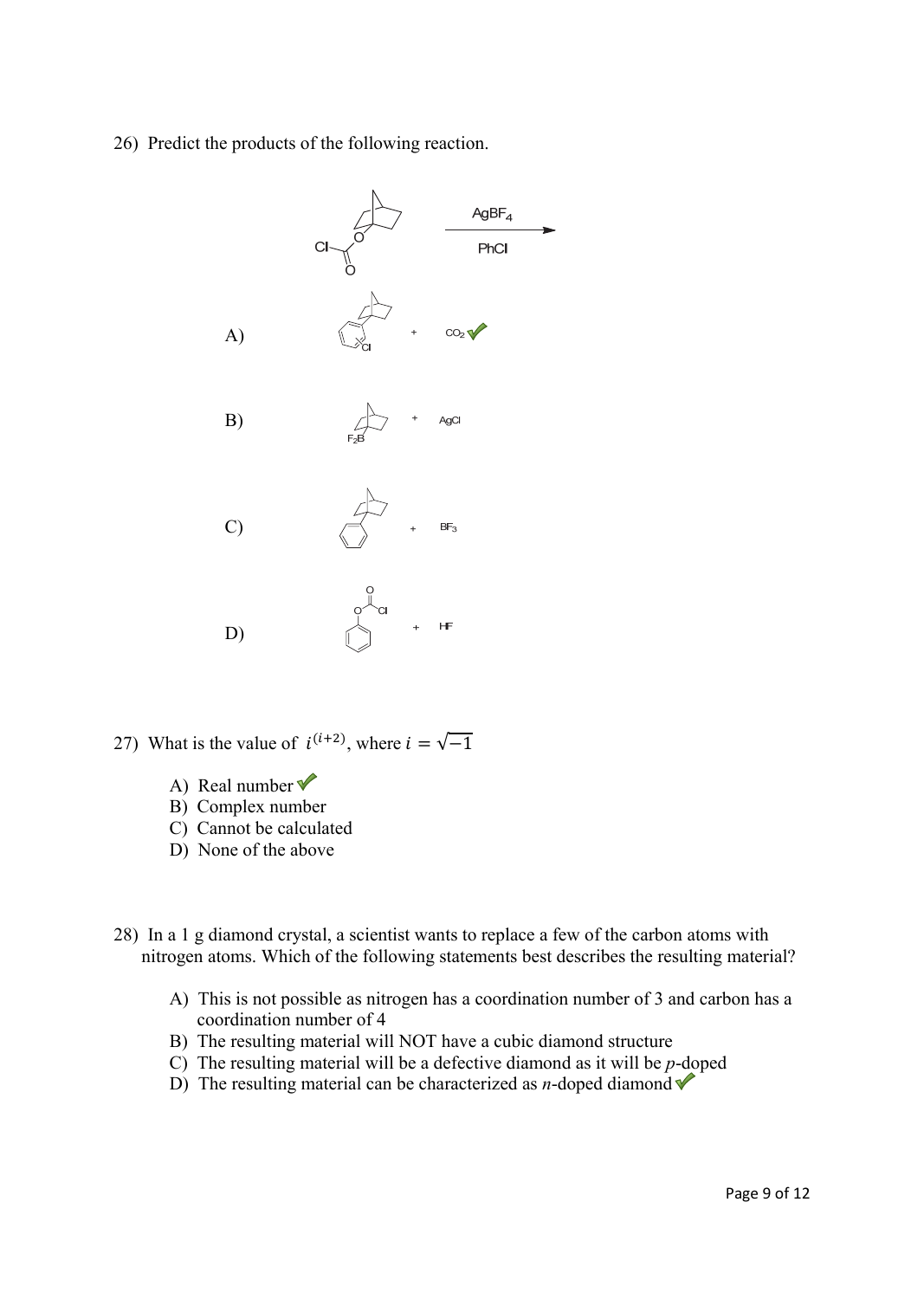- 29) Chemical oxidation of water to produce  $O_2$  gas is an energy demanding reaction, done routinely by plants using the process called photosynthesis. By how many eV will it be uphill if the water oxidation reaction be carried out at  $pH = 0$  versus at  $pH = 7.0$ ?
	- A) 0.41 eV $\blacktriangledown$  B) -1.6 eV C) -0.41 eV
	- D) Cannot be calculated based on the data given
- 30) In a face centered arrangement of A and B atoms. Where A atoms are at the corners of the unit cell and B atoms are at the face centers . For each unit cell, one A atom is missing from a corner position and one B atom is missing from one face position. The simplest formula of the resulting compound will be:
	- A)  $A_{14}B_{40}$ B)  $A_7B_{20}$ C)  $A_{1-x}B_{3-x}$ D)  $AB<sub>2</sub>$
- 31) Proton pumps are ubiquitous in living organisms. They (shown in below figure) serve as an important regulator of pH gradients across membranes, which lead to ATP synthesis. Calculate the amount of CHEMICAL work done at temperature *T* by such a pump to maintain  $pH = 5$  inside the cellular compartment against a neutral  $pH$  outside the membrane?



- A) 2 *RT* B) 2.303 *RT* C) 4.606 *RT* D) 23.03 *RT*
- 32) The specific heat of a certain material monotonically increases with temperature. Two identical blocks of this material are kept at  $50^{\circ}$ C and  $100^{\circ}$ C, respectively. The two blocks are now brought in contact with each other. Assume that no heat is lost to the surrounding. When thermal equilibrium is reached after the two blocks are kept in contact, what would be the final temperature of the two blocks?
	- A)  $75^{\circ}$ C B)  $> 75^{\circ}$ C (C)  $< 75^{\circ}$ C
	- D)  $T_f$  can be either more than or less than 75 °C, depending upon the precise variation of the specific heat with temperature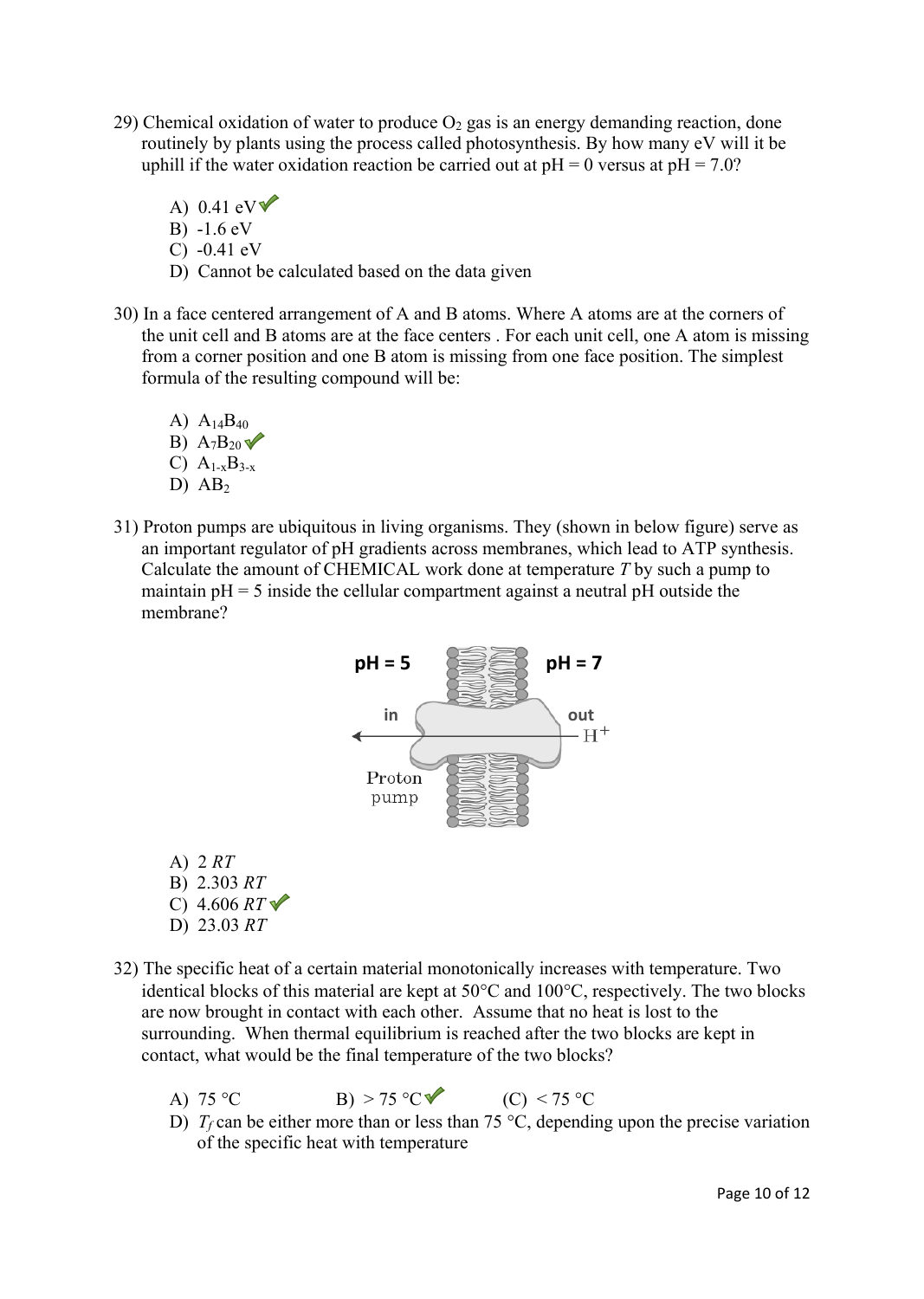33) What is the product of the following reaction?



34) What is the product of the following reaction?

$$
H_{3}N \rightarrow BH_{3} \qquad \frac{P}{THF/O \circ C}
$$
\n(ammonia borane)

\n
$$
H_{3}N \rightarrow BH_{3}
$$
\n(A)

\n
$$
\begin{array}{ccc}\n\oplus & H_{3}N \rightarrow BH_{3} \\
\oplus & {}^{n}Bu \\
\oplus & {}^{n}Bu\n\end{array}
$$
\n(B)

\n
$$
H_{3}N \rightarrow BH_{2}
$$
\n
$$
\begin{array}{ccc}\n\oplus & \oplus \\
\oplus & L_{1} & \oplus \\
\oplus & L_{1} & \oplus\n\end{array}
$$
\n(C)

\n
$$
H_{2}N \rightarrow BH_{3} \rightarrow \qquad \qquad (D)
$$
\nNo reaction

\n
$$
\oplus
$$
\n
$$
L_{1}^{1}
$$

35) Predict the products of the following reactions:

$$
[Pt(PPh3)4]2+ + 2Cl' \n--- > X
$$
  
\n
$$
[PtCl4]2+ + 2PPh3 \n--- > Y
$$
  
\nA) X = *trans*-[PtCl<sub>2</sub>(PPh<sub>3</sub>)<sub>2</sub>] and Y= *cis*-[PtCl<sub>2</sub>(PPh<sub>3</sub>)<sub>2</sub>]  
\nB) X = *cis*-[PtCl<sub>2</sub>(PPh<sub>3</sub>)<sub>2</sub>] and Y= *trans*-[PtCl<sub>2</sub>(PPh<sub>3</sub>)<sub>2</sub>]  
\nC) X = Y = *cis*-[PtCl<sub>2</sub>(PPh<sub>3</sub>)<sub>2</sub>]  
\nD) X = Y = *trans*-[PtCl<sub>2</sub>(PPh<sub>3</sub>)<sub>2</sub>]